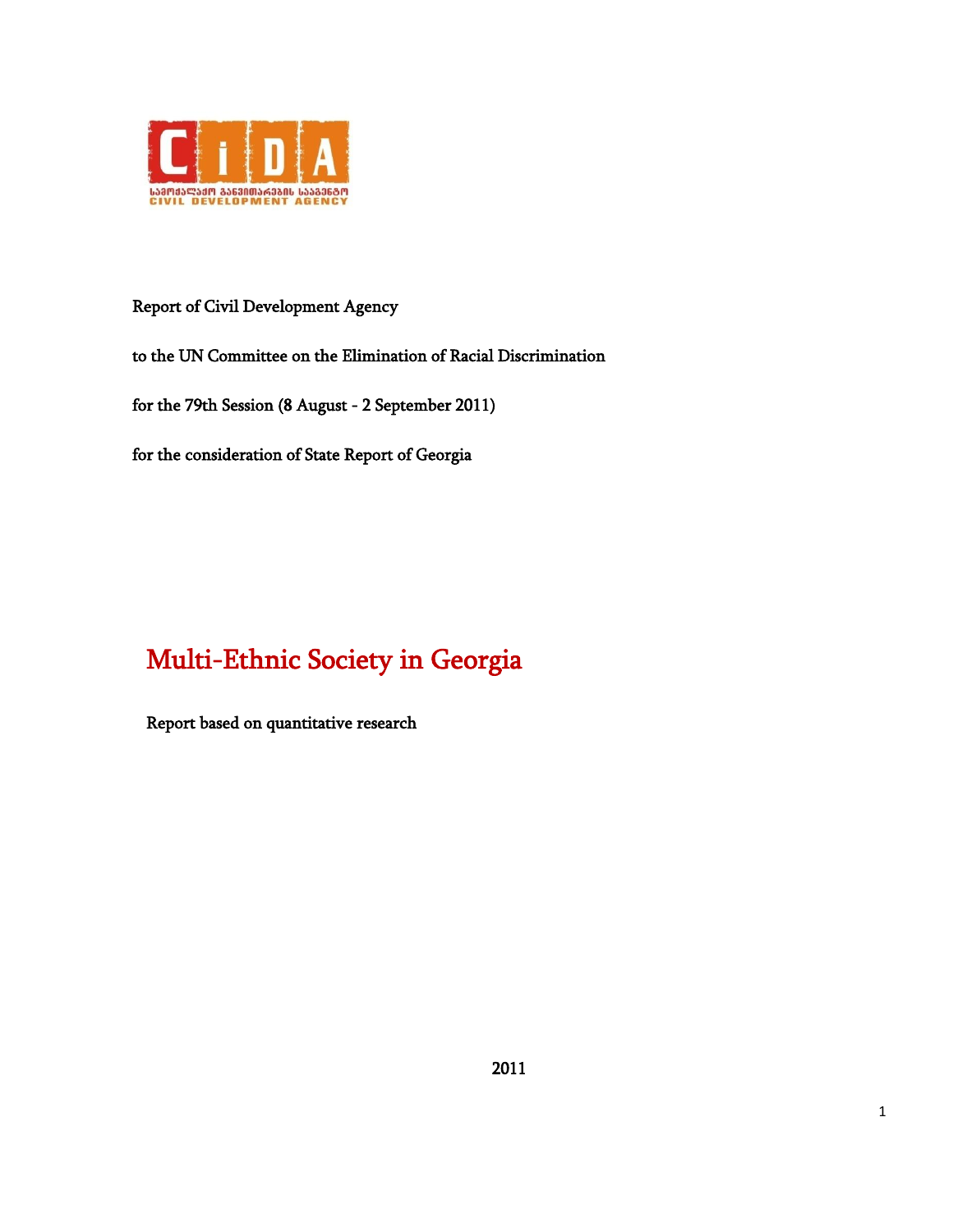## Contents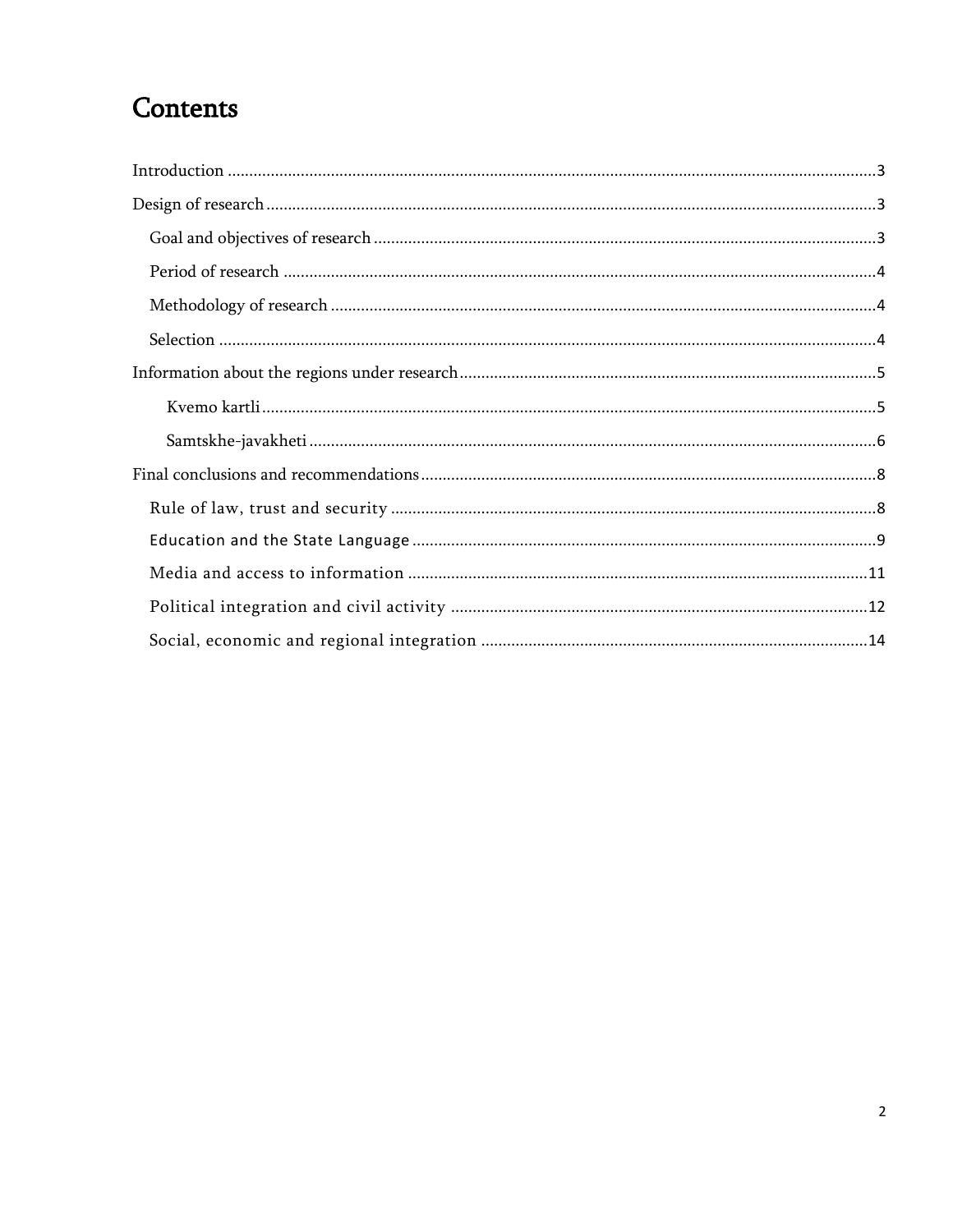## <span id="page-2-0"></span>**INTRODUCTION**

Civil Development Agency (*hereinafter* CiDA) is a leading NGO advocating for the human rights of disadvantaged. In 2002 CiDA was established in Kvemo Kartli, though its work extends to Samstkhe-Javakheti, Shida Kartli, Mtskheta-Mtianeti, and Kakheti. CiDA integrates IDPs, ethnic minorities, and other marginalized groups into community. CiDA promotes self-help activities via tolerance and integration, community mobilization, economic development and trainings. In addition, it makes government to respond to local needs through advocacy, civic participation, CSO networking and strengthening, public sector training, and development of independent media.

Present report is based on the research implemented within the framework of "Multiethnic Confidence Building Network" project<sup>1</sup> undertaken by CiDA. The research was carried out by the Applied Research Company (ARC). This document contains basic information concerning the research design and two regions of Georgia: Kvemo Kartli and Samtskhe-Javakheti. These regions are densely populated by ethnic minorities. The Document contains main findings and recommendations prepared by CiDA. Full research is available in Georgian at the following link: <http://kvemokartli.ge/files/files/kvleva%20eng1.pdf>

## <span id="page-2-1"></span>DESIGN OF RESEARCH

#### <span id="page-2-2"></span>GOAL AND OBJECTIVES OF RESEARCH

The goal of this quantitative research is to explore multiethnic society in Kvemo Kartli and Samtskhe-Javakheti.

Specific objectives of the research:

- Study of social and economic situation of population in the regions of research;
- Identification of impeding and favorable factors of interethnic relations;
- Study of interethnic relations living, cultural and business relations;
- Exploration of current practice of interregional relations;

 $1$  The project is being implemented by the UNDP within the framework of the Confidence Building Early Response Mechanism (COBERMfinanced by the EU . The Union of Democrat Meskhetians (UDM) is a partner of the project in Samtskhe-Javakheti region.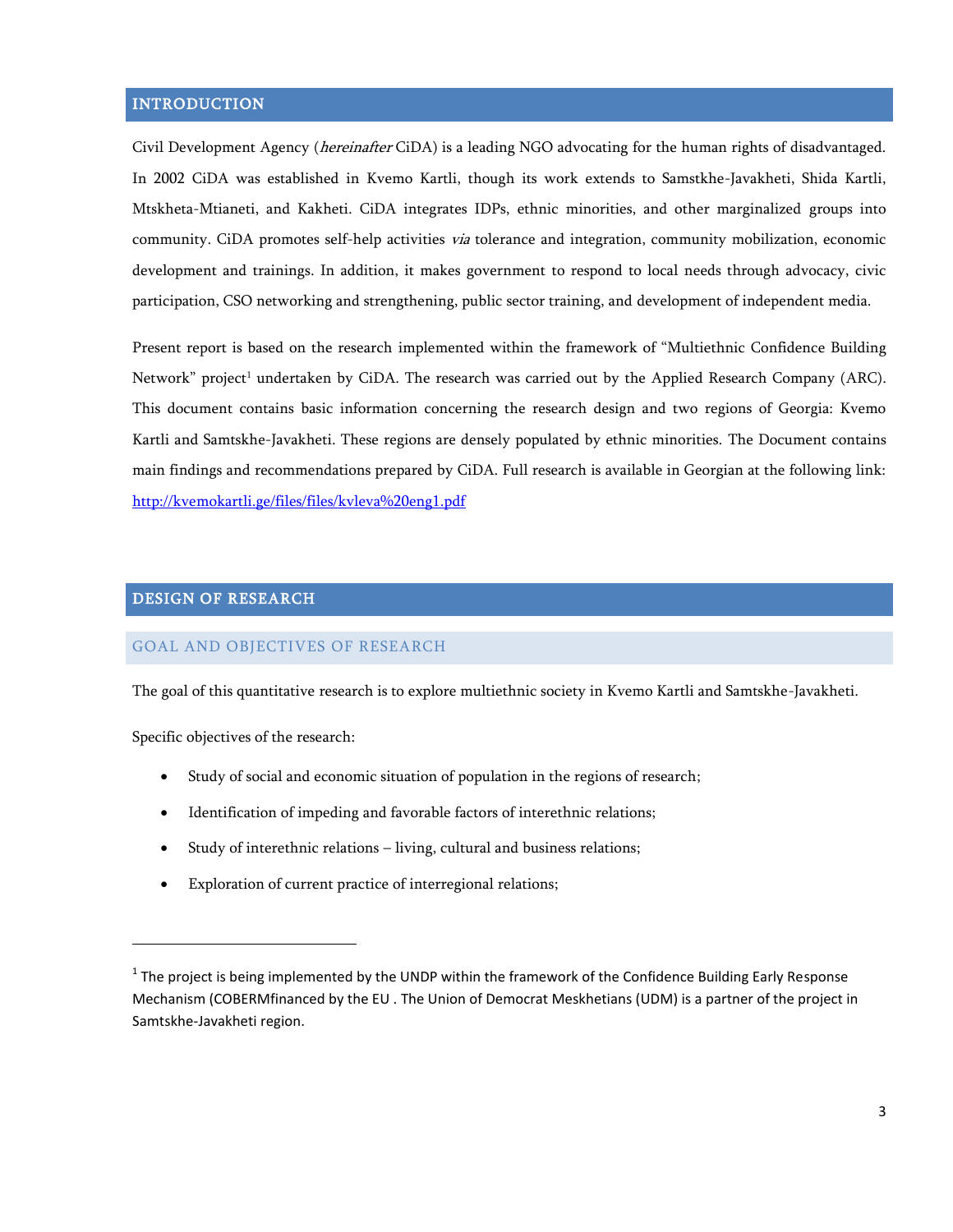- Evaluation of awareness concerning local NGOs among population and investigation of general attitude towards their activities;
- Exploration of public confidence towards different institutions, nationalities and religious groups;
- Identification of the level of social activity of population (participation in elections, participation in resolution of community problems);
- Evaluation of involvement of different services and institutions in resolution of local problems;
- Identification of citizens' problems;
- Evaluation of gender sensitivity of population;
- Exploration of local industry and current/desired markets.

#### <span id="page-3-0"></span>PERIOD OF RESEARCH

Field works were carried out in December 2010.

## <span id="page-3-1"></span>METHODOLOGY OF RESEARCH

The research was carried out according to the method of a direct survey by use of a structured questionnaire. One questionnaire was used for all ethnic groups. The questionnaire was translated into Russian. Russian questionnaires were filled in for those respondents who preferred to be interviewed in Russian. The questionnaire contained 108 questions.

## <span id="page-3-2"></span>**SELECTION**

 $\overline{a}$ 

## Scope of Research

The research was conducted in the regions of Samtskhe-Javakheti and KvemoKartli. Based on the goals of the research two stage cluster selection was employed with prior stratification. Type of a settlement (town / village) and ethnic composition of a settlement were employed as stratification variables.

Survey was accomplished in all the municipalities of both regions<sup>2</sup> . Three types of settlement were selected as selection points in each municipality<sup>3</sup>: villages with Georgian majority (80% and above), villages with mixed ethnic

<sup>2</sup>Population of the town of Rustavi was not selected as with its structure of population and the level of urban development Rustavi differs from all other municipalities of both regions of Kvemo Kartli and Samtskhe-Javakheti.According to the results of a survey conducted earlier by the research company ARC, the survey of Rustavi population changes a general picture of Kvemo Kartli significantly. At this stage the town of Rustavi would not have been relevant to the objective of the current research as: 1) the bigger part of employed population of Rustavi is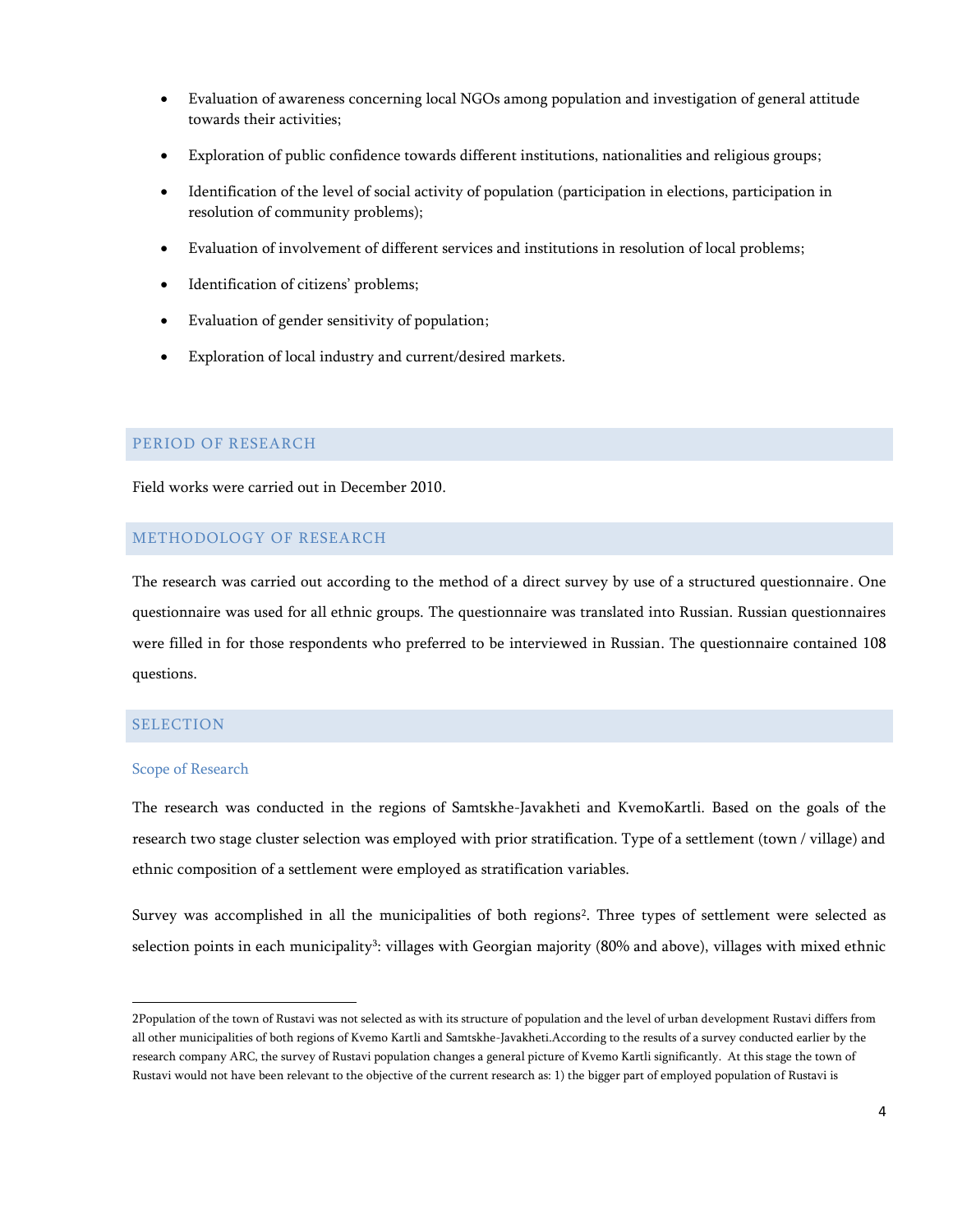composition and villages with prevailing ethnic minorities (80% and above).Survey was conducted in towns, town type villages and villages.

The scope of research was set at 1000 respondents. 500 respondents were interviewed in each region. The number of respondents to be interviewed in each municipality was identified according to the *pro rata* principle in respect with the number of population. Percentage co-relation of respondents to be interviewed in town type settlements and villages was specified proportionally to co-relation of population of towns and villages of the municipalities under research.

#### Selection Procedure

Primary selection unit was the registration district that was identified by simple random selection. The secondary selection unit was the household that was selected according to the principle of random walk. For this purpose the starting point, the step and the trajectory were identified in each district.Interviewers received guidelines with a step of a trajectory and the method of selection of a respondent in a family. The final unit of selection was represented by an adult member of a family who was identified according to the Last Birthday Selection Method.

## <span id="page-4-1"></span><span id="page-4-0"></span>INFORMATION ABOUT THE REGIONS UNDER RESEARCH



KVEMO KARTLI

 $\overline{a}$ 

employed in the capital city; 2) Rustavi is an urban town which differs from other towns of Kvemo Kartli and Samtskhe-Javakheti; 3) In view of density of Rustavi population its share in the selection would have been greater which would have altered the general picture of the research.

<sup>3</sup> In number of municipalities we failed to find all types of settlement. Specifically, we could not find a village populated only by ethnic Armenians in Adigeni and Borjomi municipalities of Samtskhe-Javakheti region; neither were we able to identify mixed population in Aspindza District. Similarly in Tetri Tskaro District of Kvemo Kartli the survey was carried out mostly in villages with majority Georgian population.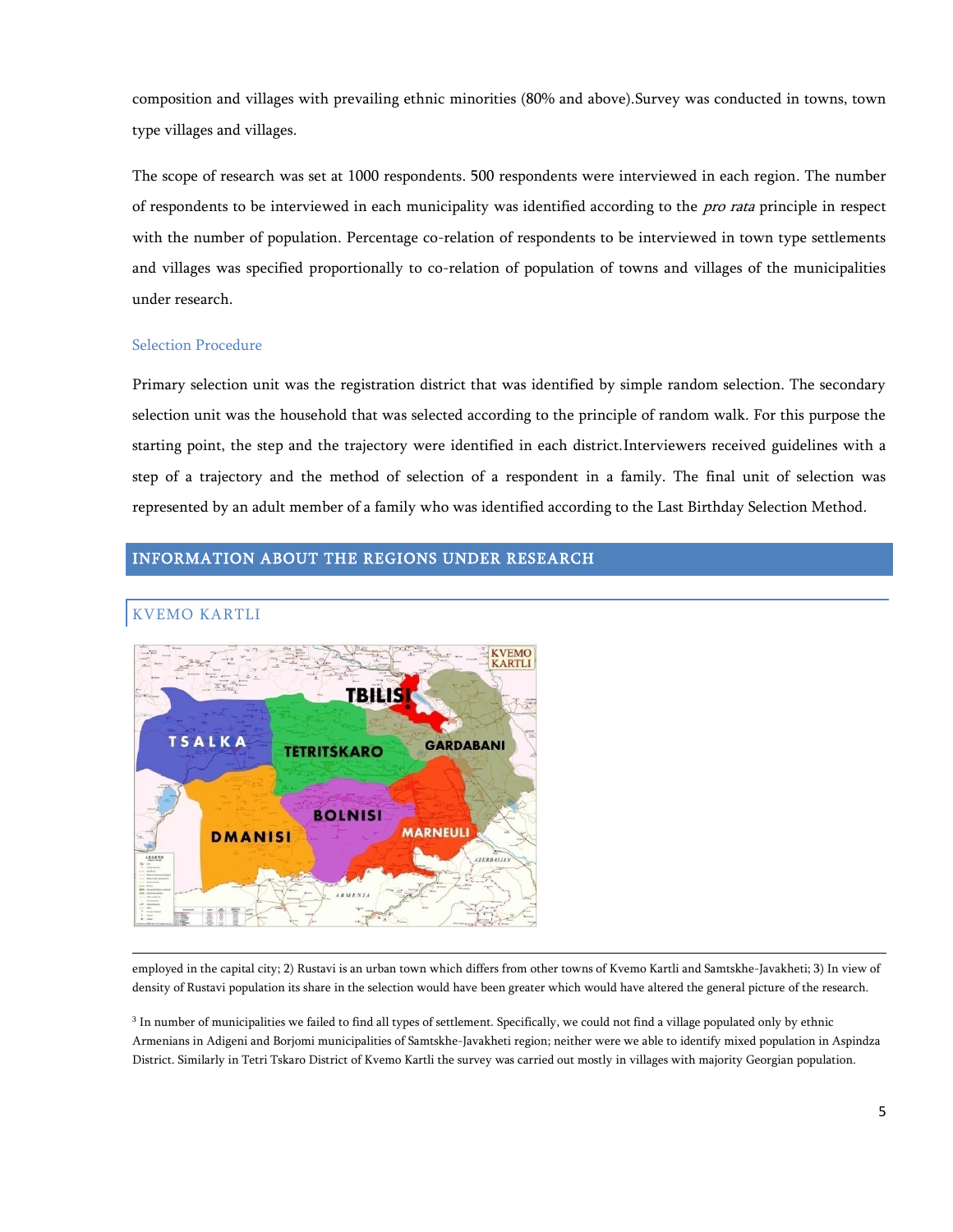Kvemo Kartli is situated in the south part of Eastern Georgia. The territory occupies 6.5 thousand square kilometers which is 9.4% of the whole territory of Georgia. The town of Rustavi is the administrative center of the region. Kvemo Kartli consists of 7 administrative centers: Rustavi (town), Bolnisi, Gardabani, Dmanisi, Tetritskaro, Marneuli, and Tsalka. There are 353 settlements in the region among which there are 7 towns, 8 town type settlements and 338 villages. The region is notable with its developed communication infrastructure - The main motor and rail way links Tbilisi to Armenia and Azerbaijan via Kvemo Kartli.

According to the data of 2002 census the number of population of the region is 497530 (among them 241285 – men and 256 245 - women). 45.1% of the population in the region is ethnic Azerbaijani, 44.7% - Ethnic Georgian, 6.4% ethnic Armenian, 1.5% - ethnic Greek, 1.3 % - ethnic Russian.

The share of the region in Country's GDP is 11% and its share in the industrial production of the Country is 21%. Number of large enterprises are situated in the region –Chemical plant "AZOTI" and a metallurgical plant in the main town of the region – Rustavi,a thermal power station Mtkvari–Energ, mining companies Kvartsiti and Madneuli producing copper and gold; these are the largest enterprises in the region.Service industry is less developed. Vegetable, fruit and potato growing is the major type of farming. Breeding of cattle is more developed in Tsalka District that is situated at relatively further distance. Households are basically busy with growing of vegetables, potato and corn.

## <span id="page-5-0"></span>SAMTSKHE-JAVAKHETI

Samtskhe-Javakheti is situated in the Southern part of Georgia. It borders Armenia and Turkey. The territory of the region occupies 6.4 thousand square kilometers which is 9.2% of the whole territory of Georgia. Town of Akhaltsikhe is the administrative center of the region. Samtskhe-Javakheti consists of 6 administrative units: Akhaltsikhe, Akhalkalaki, Ninotsminda, Borjomi, Adigeni and Aspindza. There are 266 settlements in the region among which there are 5 towns, 7 town type settlements and 254 villages.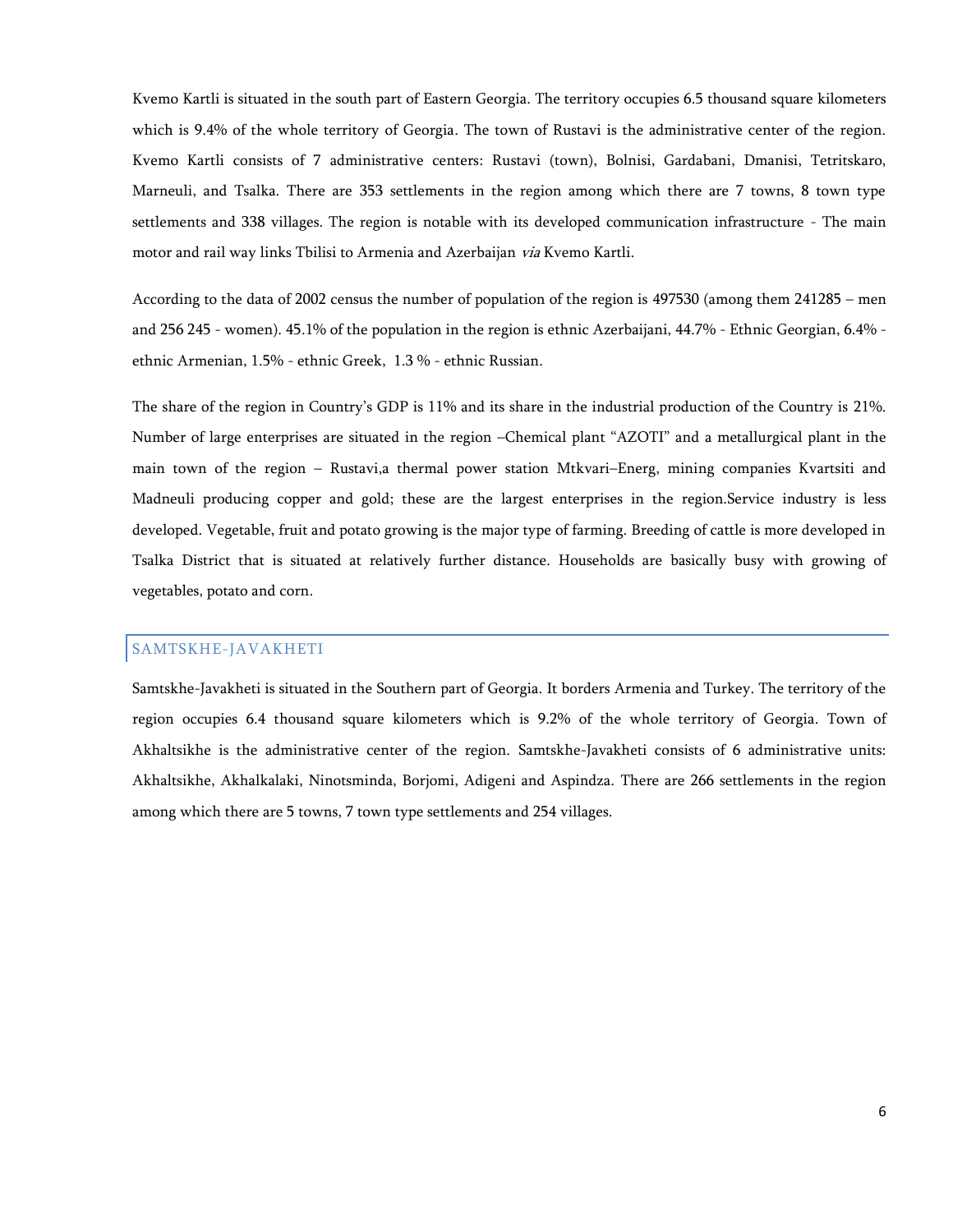

According to the data of 2002 census the number of population makes 207 598 (among them 100400 is men and 107198 is women). 54.6% of the region's population is ethnic Armenian, 43.4% - ethnic Georgian, 1.1% - ethnic Russian. Representatives of other ethnic minorities constitute less than 1% of the population.

The whole industrial product of the region is actually produced in Borjomi which has favorable transportationlinks to the rest of Georgia. For the perspective of economic development tourism and current construction between Akhalkalaki and the Turkeish town of Kars are most promising.

Main agricultural activity of the region includes cattle breeding, potato and fruit growing. Households are basically busy with growing potato and animal forage.

Kvemo Kartli and Samtskhe-Javakheti are the regions where the largest numbers of ethnic minorities densely reside in Georgia.

According to the latest census carried out by the Statistics Department of Georgia in 2002 ethnic minorities constitute 16,2% of the total number of population. Apart from Georgians the Azerbaijanis make the largest ethnic group in Georgia (6,5%) settled densely in the regions of Kvemo Kartli, particularly in the following districts: Marneuli, Gardabani, Bolnisi, Dmanisi, Tsalka, Tetritskaro and the town of Rustavi. The largest concentration of Azerbaijanis is recorded in Marneuli (83%), Dmanisi (66%) and Bolnisi (65%) regions. 4

<sup>&</sup>lt;sup>4</sup> Separate Azerbaijani settlements are also found in Inner Kartli, Kakheti and Tbilisi.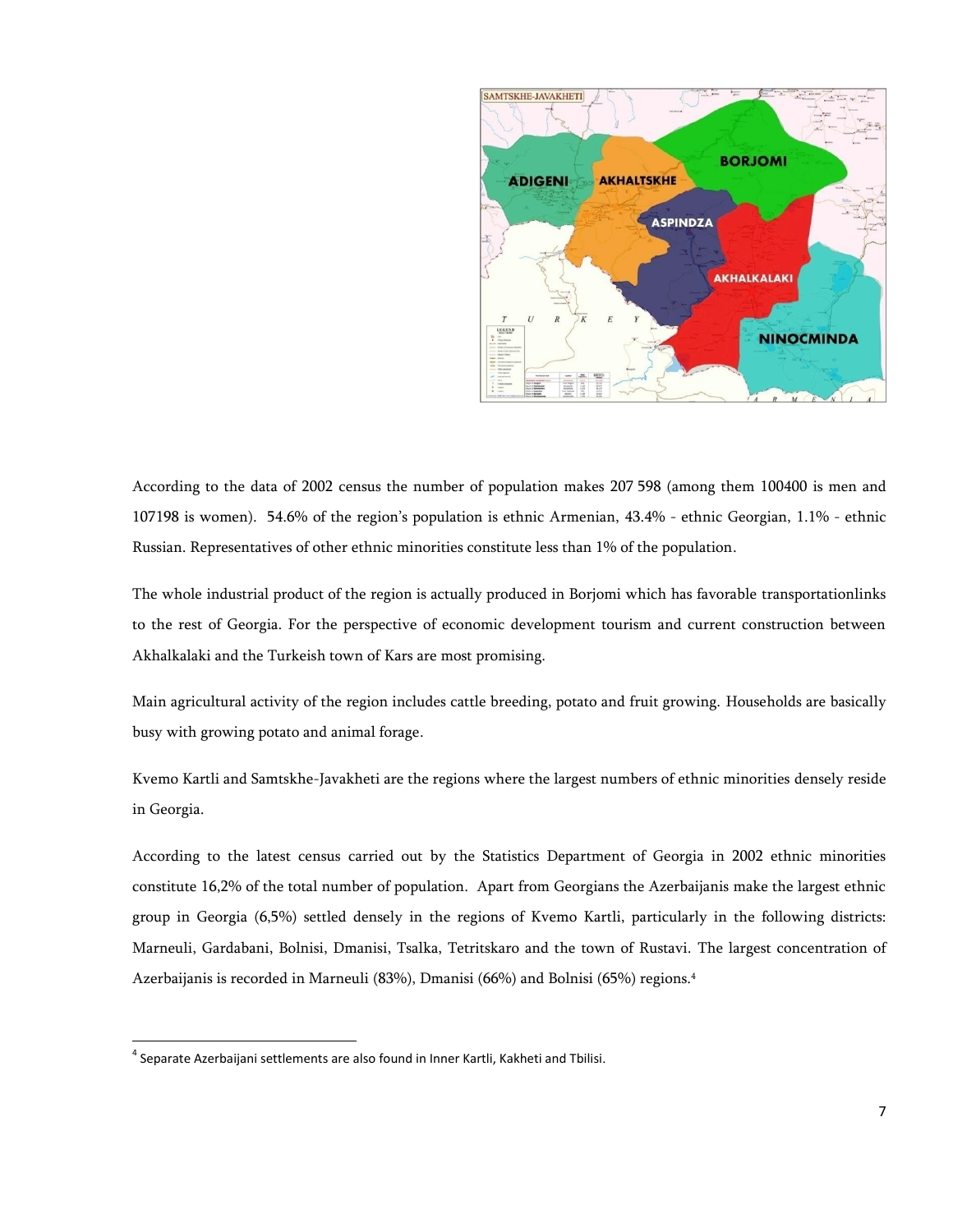Armenians make the second largest ethnic group (5,7%) with compact settlement in Samtskhe-Javakheti, specifically in the districts of Akhalkalaki and Ninotsminda where their number exceeds 95% of the population of the municipalities and in Akhaltsikhe where Armenian population constitute 36%. 5

## <span id="page-7-0"></span>FINAL CONCLUSIONS AND RECOMMENDATIONS

These conclusions present a brief resume of the information obtained from the public survey followed by recommendations prepared by CiDA. Full research is available in Georgian at the following link: <http://kvemokartli.ge/files/files/kvleva%20eng1.pdf>

#### <span id="page-7-1"></span>Rule of law, trust and security

The majority of respondents point out that they feel safe in settlements where they live. Feeling of safety is stimulated by absence of ethnic conflicts in the regions: only 5% of respondents have heard about such conflicts for the last two years.

The research demonstrated that respondents trust mostly in the President (81,7%), the army (79,5%) and the police (79%).Trust in educational institutions is 61,9%.Political partiesare trusted less (26,2%), the same is true for business organizations (33,2%) and media (40,5%). Both Georgians and non-Georgians have higher trust in the bodies of local government (District Council–59,7%, Local Government–59,6%, Village Leader–56,8%), than in State administration of the President's entrusted officials (51,6%). In respect with measurement of trust there is certain difference between Georgians and Non-Georgians. Namely, Georgians trust more in the President, the Army, the police and religious institutions. Non-Georgians trust in the President and the police.

It is interesting to compare these data with the outcomes of research conducted in 2009<sup>6</sup> , according to which the majority population in both regions had trust in the Army (Kvemo Kartli 87%, Samtskhe-Javakheti 85%), the Police (Kvemo Kartli 83%, Samtskhe-Javakheti 85%), religious institutions(Kvemo Kartli 91%, Samtskhe-Javakheti 77%),

<sup>&</sup>lt;sup>5</sup> Armenian settlements are also found in Kakheti, Batumi and Tbilisi.

 $^6$  "Research of population and nongovernmental/civil organizations living and located on territories adjacent to Georgia and Armenia borders", prepared by "ACT Research" at the order of CARE International Caucasusfor the Project STAGE II, Georgian side partner of the Project – Civil Development Agency (CiDA), August-October, 2009, see electronic version of the research on the webpage of CiDA:<http://cida.ge/upload/files/saqartvelo-somxetis%20saszgvrispira%20regionebis%20kvleva.pdf> (in Georgian) page17.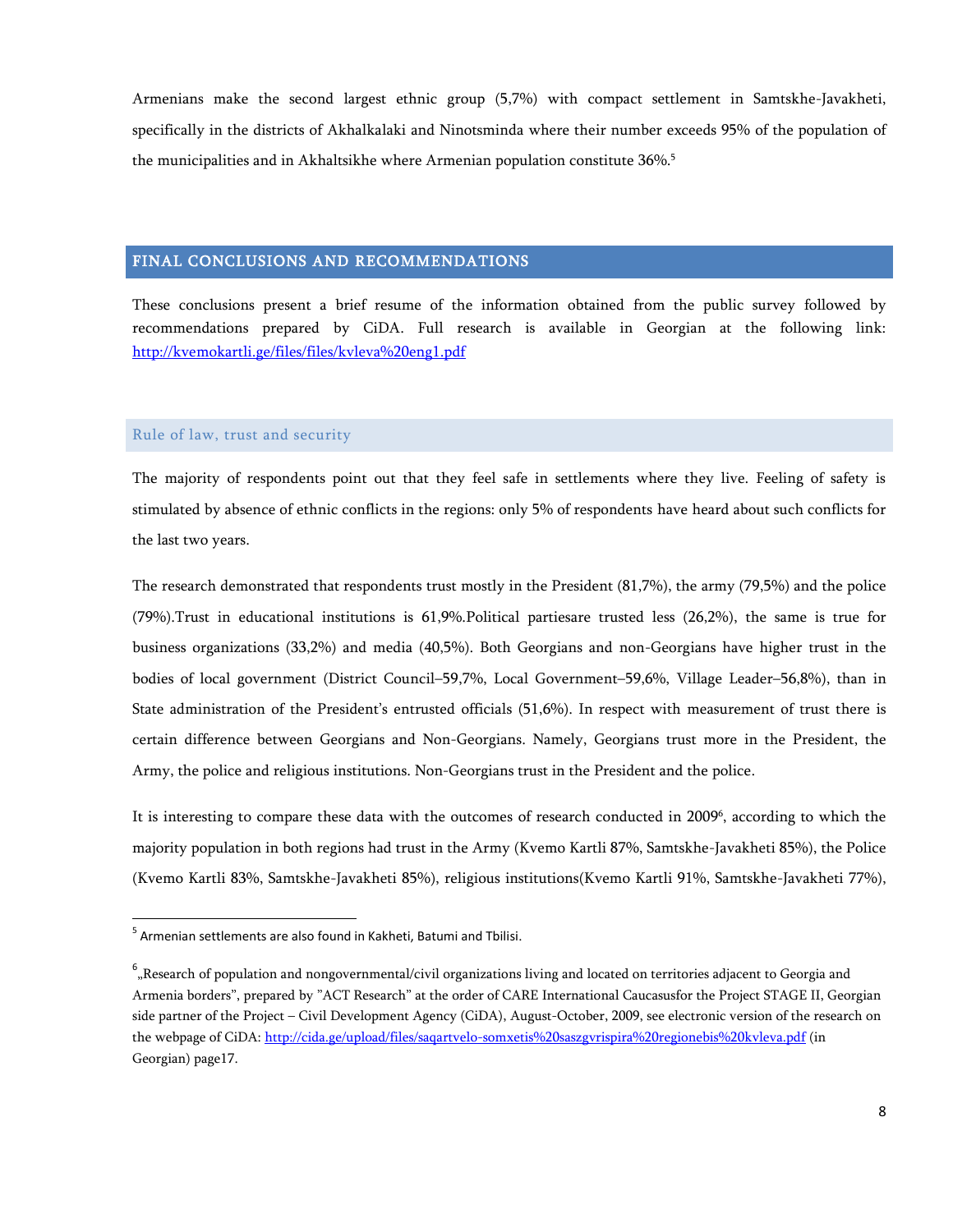the school(Kvemo Kartli 89%, Samtskhe-Javakheti 89%)and the President(Kvemo Kartli 86%, Samtskhe-Javakheti 76%). Comparison of these two researches demonstrates stability of trust towards State institutions. The army and the Police still maintain top three positions; however, the President's institution is taking the lead at the moment. Confidence towards educational and religious institutions has decreased considerably.

Greater number of respondents (64,3%) consider that rights of different ethnic groups are protected in Georgia, one third of the respondents (31,8%) believe that these rights are more or less protected and only 3.9% of the respondents consider that the minority rights are not protected. Significant difference is observed among various ethnic groups: in Kvemo Kartli the great majority of both Georgian and Non-Georgian citizens state that the rights of ethnic groups are protected, while only 30.2% of Non-Georgian population of Samtskhe-Javakheti shares this opinion and 60.3% of them believe that the minority rights are more or less protected.

The survey included a separate question in regard with protection of the rights of religious groups. 62.4% of the interviewed think that the rights of religious groups are protected, 34.2% of them believe that these rights are more or less protected and 3.4% consider that the rights are not protected. Only 29.3% of Non-Georgian respondents of Samtskhe-Javakheti believe that the rights of religious groups are protected, while this figure in Kvemo Kartli reaches 67.3%. It is notable that Georgian respondents living in Samtskhe-Javakheti, in contrast with the Georgian respondents living in Kvemo Kartli, consider that the rights of ethnic and religious minorities are less protected.

#### Recommendations

- The role of State administrations of the President's Trustees has to be enhanced in the process of implementationof the State Policy on Civil Integration in regions;
- Measures have to be taken at both regional and municipal level in regard with training of public servants on the issues of ethnic minorities;
- Awareness of Georgian and Non-Georgian population should be raised on human rights (including religious rights) and mechanisms for the protection of human rights (including regional representation of the Public Defender's Office).

#### <span id="page-8-0"></span>Education and the State Language

14.7% of Non-Georgian respondents say Georgian is their native language; 37% claim that they are fluent in Georgian. 26.6% of Non-Georgian respondents cannot speak the State language in Samtskhe-Javakheti; this figure amounts to 30% in Kvemo Kartli. According to the 2009 research 42% of population of these two regions was not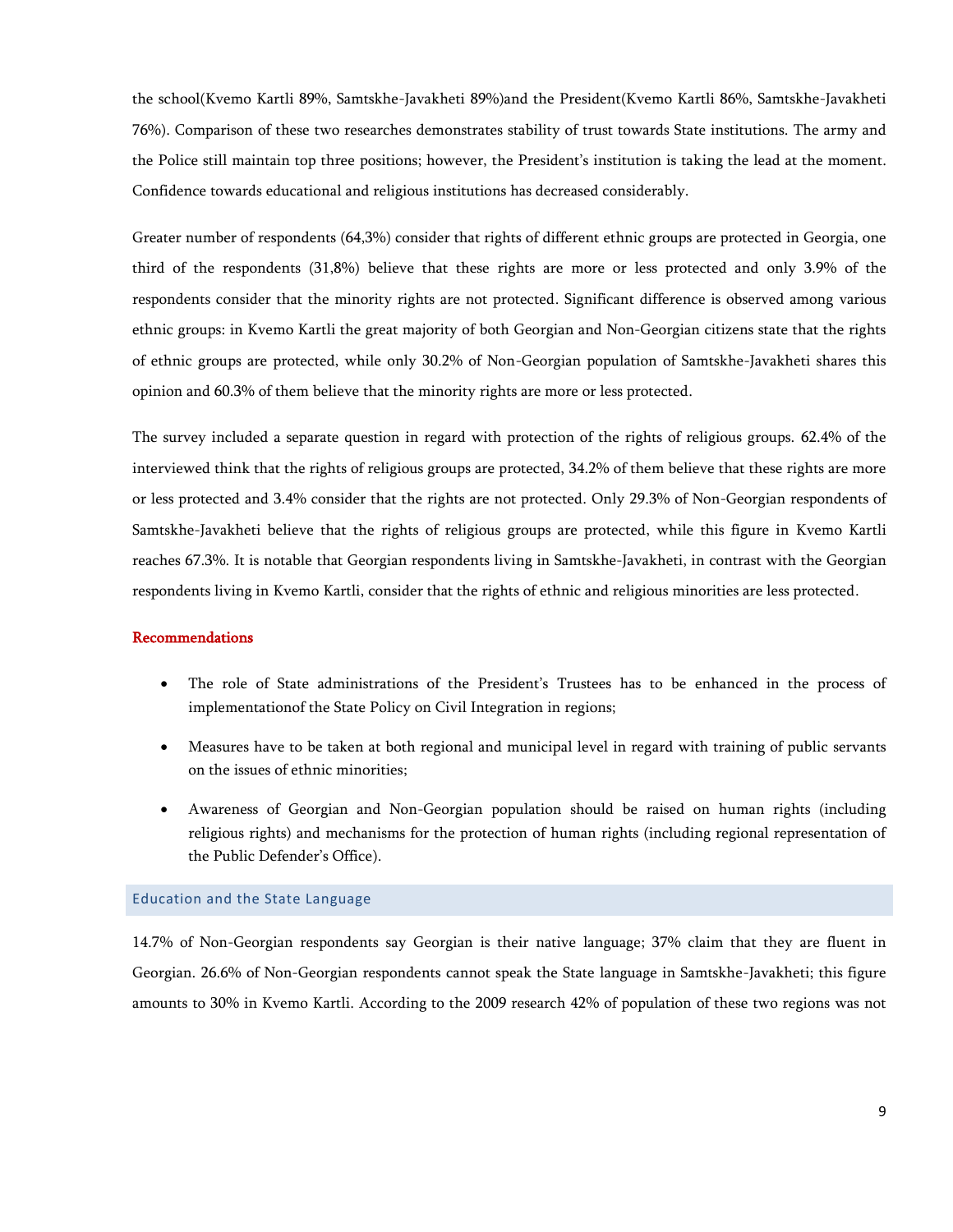able to communicate in Georgian<sup>7</sup>. It is remarkable that the level of knowledge of the State language in the foregoing regions has significantly improved in one and a half year.

92% of respondents believe that every citizen of Georgia should speak state language. According to the research the majority of respondents think that ethnic minorities have desire to learn the state language. 82.9% of Non-Georgian respondents in Kvemo Kartli and 65.2% of Non-Georgian respondents in Samtskhe-Javakheti identify the need of Georgian language courses. Information onlanguage learning centers is spread wider in Samtskhe-Javakheti (60.4%) than in Kvemo Kartli (43.4%).

The survey investigated respondents' attitude towards amended Law on Education, which ensuressimplified terms of national examinations for admission to higher education. 39% of the interviewed persons assess the amendment as efficient. 48.3% of Non-Georgian respondents share mentioned opinion. 27.3%have not heard about this amendment. Above-mentioned changes of the Law is better known to Georgians than to Non-Georgians. 48.3% of Non-Georgian respondents believe that the amendment is helpful. Only 29.5% of Georgian respondents share this opinion. More than half of Georgian respondents are convinced that all citizens of Georgia should be placed onequal terms in relation to th eadmission examinations for higher education. Only 17% of Non-Georgian respondents are of the same opinion.

85,5% of respondents in Kvemo Kartli say that Non-Georgian children receive their education at Georgian schools, while only 44% of respondents in Samtskhe-Javakheti declare the same. More Non-Georgians emphasize the importance of availability of preschool education than Georgians. Non-Georgian respondents note that the number of people wishing to bring their children to a Georgian kindergarten has increased significantly for the recent years. One specific problem was identified in Kvemo Kartli, namely, children are not able to learn the state language in the kindergarten, as Azerbaijani kids constitute majority in kindergartens and therefore, the Georgian children and the teacher have to talk in Azeri.

## Recommendations

- Network of language centers should expand. Criteria of opening the language centers have to be revised to ensureaccess to the language centers especially for residents of big villages or conglomerate villages;
- To raise awareness of population about the concept and importance of amendments to the Law on Education(clarification of the meaning of positive discrimination);

<sup>&</sup>lt;sup>7</sup>Sea footnote №5, page56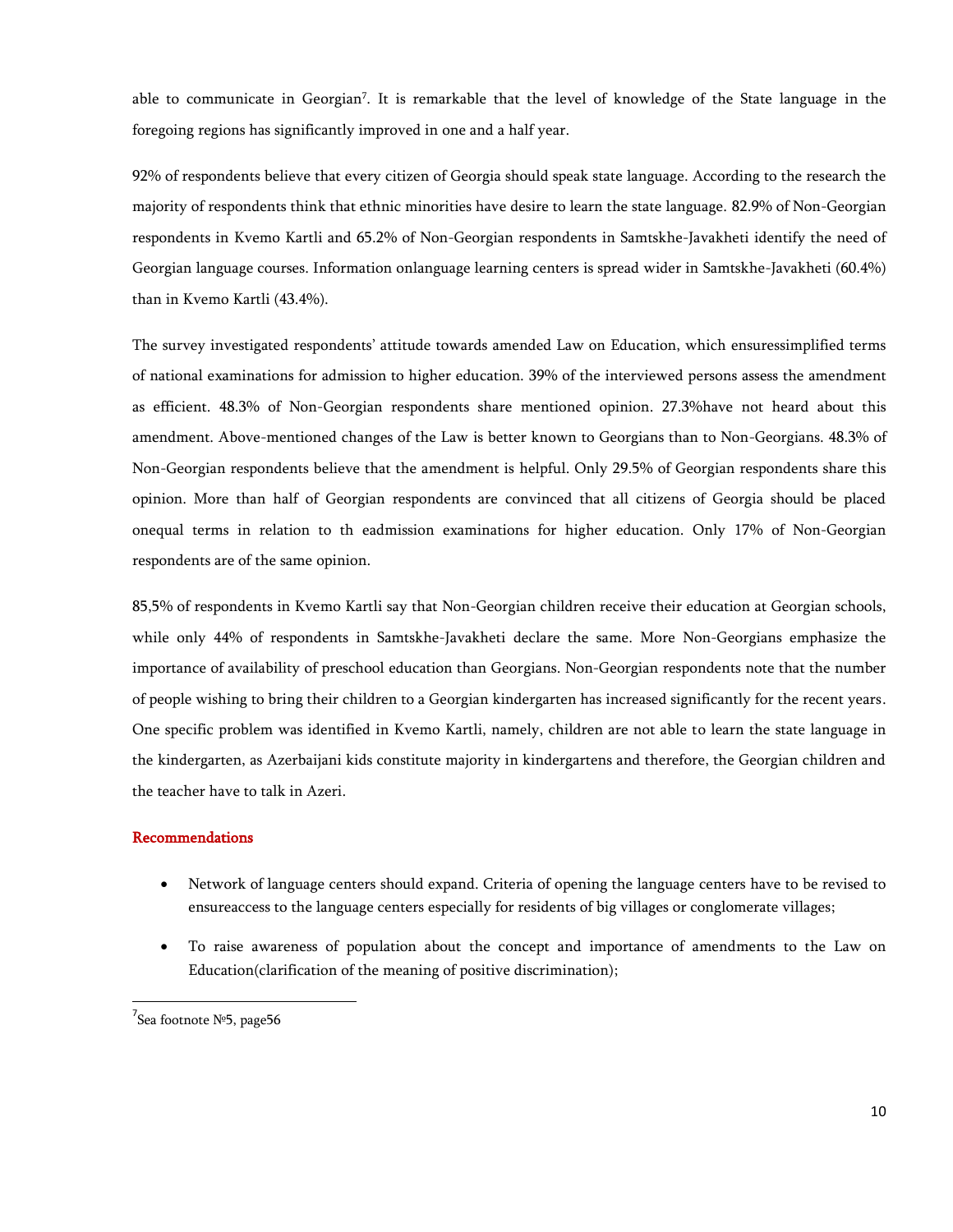- To expand bilingual teaching at preschool institutions and to train teachers of these institutions;
- To raise awareness of ethnic minorities concerning opportunities, offerings and advantages of Georgian schools (especially in Samtskhe-Javakheti).

#### <span id="page-10-0"></span>Media and access to information

According to the results of the research the population of Kvemo Kartli and Samtskhe-Javakheti is much better informed on general ongoing events compared to region specific news. In both regions language was identified as major barrier to receive information. In addition the respondents of Samtskhe-Javakheti named lack/absence of local media as a reason for lack of information.

Non-Georgian populations of Samtskhe-Javakheti and Kvemo Kartli receive information in different languages. Most of them receive information in a foreign language. Almost two-third of Non-Georgian population of Samtskhe-Javakheti receives information in Russian and Armenian languages. More than a quarter of Kvemo Kartli population receives information in Russian language and more than half of the population in Azeri. 53% of Non-Georgian population of Kvemo Kartli receives information in Georgian, this figure is 35% in Samtskhe-Javakheti. As for receiving information in Russian, the percentage is as follows: 54,9% watch Georgian central channels, 69,9% - Russian channels, 35,2% - Armenian channels, 7,7% Azeri channels.

Less than one-third of the population watches local channels. Among those who watch regional channels the share of Non-Georgian population is slightly higher. Language is most frequently nominated by Non-Georgian population as the factor of selection of TV channels."Reliability of information" and "completeness of information" were least frequently named as a TV channel selection criterion.

News programs are most popular. 56.8% of Non-Georgian population of Kvemo Kartli and 48.4% of Non-Georgian population of Samtskhe-Javakheti watch "Moambe" broadcasted in national languages of ethnic minorities more or less frequently. Less than one-third of Non-Georgian population watches "Moambe" in Russian.

The number of radio listeners is small; around 13% of population listens to the radio. There have been 18 Georgian and 5 Non-Georgian radio channels named by respondents. Georgian respondents read printed media more intensively compared with Non-Georgians.

Only 17.7% of population in the regions of research uses Internet. No big difference was observed among different ethnic minorities in respect with usage of Internet. However there are two times more Internet users in Samtskhe-Javakheti (23,9%) than in Kvemo Kartli (11,3%). Among nominated internet resources the social networks were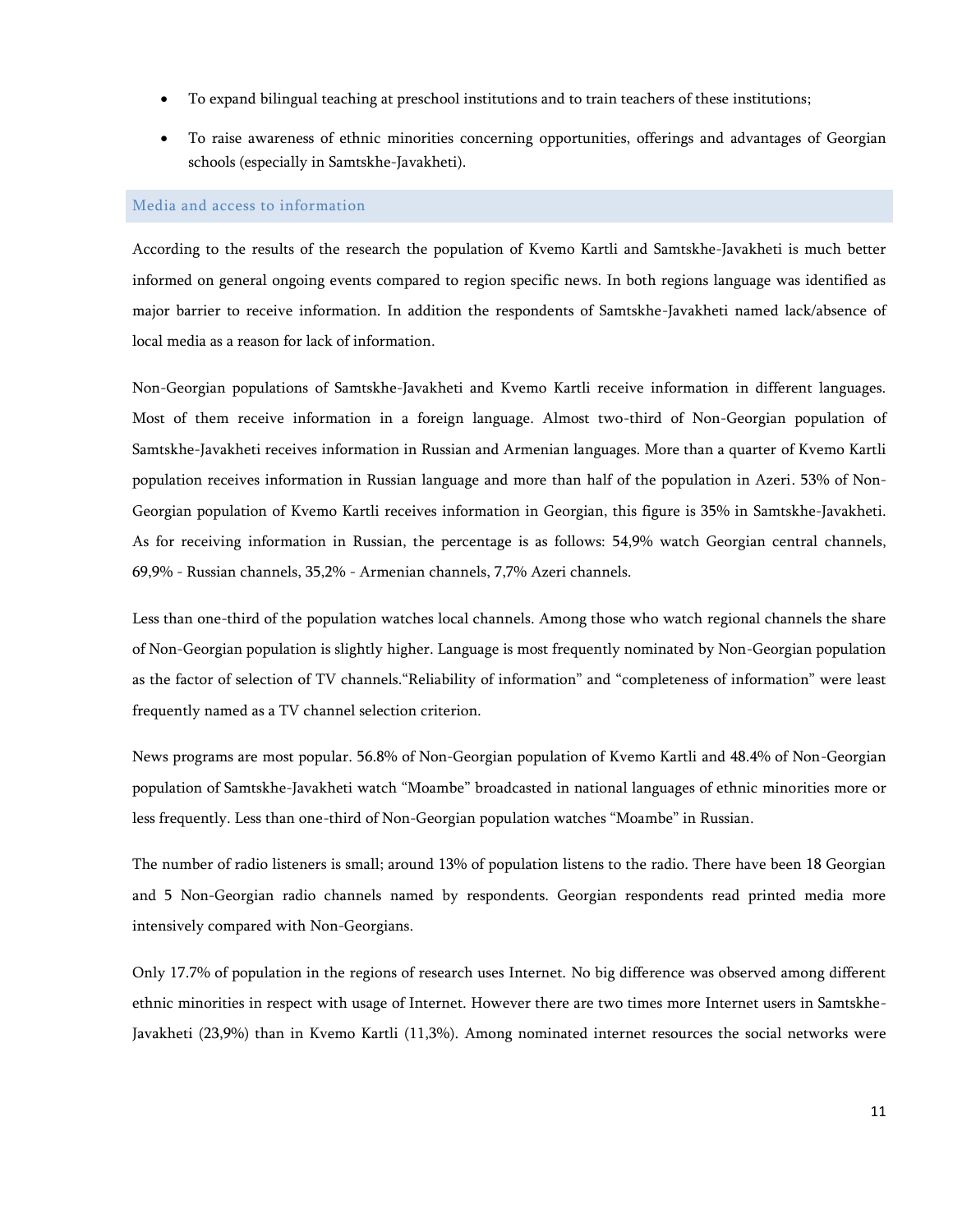most popular: Odnoklassniki (61%) and Facebook (18%). Odnoklassniki is more popular among Non-Georgian population and Facebook is preferred by Georgians.

#### Recommendations

- To expand coverage area of the Georgian Public Broadcasting (GBP) and to improve the quality of broadcasting;
- GBP should prepare/translate informative/educational programs into the languages of ethnic minorities;
- To promote technical and substantial diversification and professional development of local media;
- To train local journalists on the issues related to ethnic minorities;
- To improve access to Internet;
- To develop Internet media.

#### <span id="page-11-0"></span>Political integration and civil activity

Survey revealed that population has little information concerning activities of political parties. Furthermore political parties enjoy the least confidence of population among different governmental or public institutions enumerated in the questionnaire. 80% of the respondents say they are informed about elections. It is notable that the rate of participation in elections is high - 87,8%. One of the major reasons for not participation in the elections is being absent from voting precinct during elections. 19.2% of those who did not vote thinks that voting is useless.

Respondents were asked about the National Concept for Tolerance and Civil Integration. Majority of respondents (78.7%) noted that they had not heard about the Concept (although respondents had information concerning certain activities of the action plan, such as infrastructure projects, quotas at higher educational institutions, language centers, etc., they were unable to associate these activities with the Concept). 21.1%of respondents in Samtskhe-Javakheti and 17.1% in Kvemo Kartli noted that they had some information on Concept. Media was named as the major source of information. Most respondents believe that National Concept for Tolerance and Civil Integration is important, only 17% of them think that the document does not make any difference. According to respondents support of teaching State language andaccess to preschool, secondary and higher education for ethnic minorities is the most important area among those covered by the Concept.

The survey explored the degree of civil activity of respondents in the process of resolution of existing problems. 16% of local population does not ask for assistance to various institutions for solving their problems. This percentage varies per region and type of settlement. In regard with requesting assistance population of Kvemo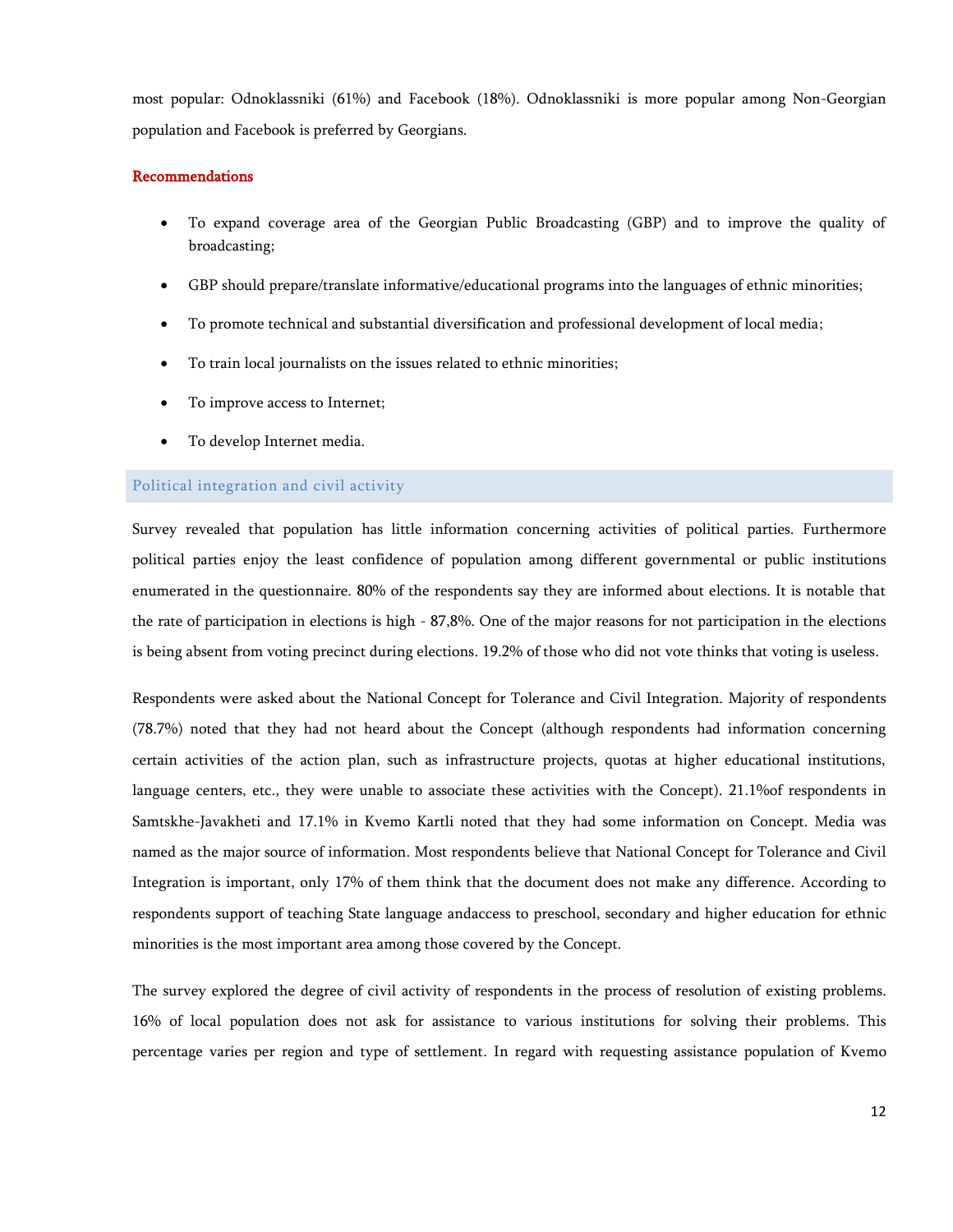Kartli is less active than the population of Samtskhe-Javakheti. The response "we approach no one" was given by one-fifth of the respondents in Kvemo Kartli and 12.4% of the respondents in Samtskhe-Javakheti.

District Council and government of both regions are equally active in problem resolution. It should be noted that according to the majority of respondents (80%) existing problem is resolved with the assistance of the very institution they initially approached.Involvement of population in resolution of community issues is low. Only 27.7% of interviewed noted that they participated in problem resolution for the last 12 months. The quarter of the respondents fail to name the reasons of their inactivity; around one-fifth of interviewed think that their involvement is not necessary and 13.6% of respondents believe that similar issues have to be handled by state authorities.

The survey investigated the common forms of relations of respondents with foreign countries. These forms turned out to be mainly: employment, relatives, education and trade. Non-Georgian population of Kvemo Kartli has more relatives in other countries.

Respondents were asked to name the countries towards which they were most trustful.Respondents in Samtskhe-Javakheti are most trustful towards Armenia, the USA, Russia and Ukraine, in Kvemo Kartli - towards Azerbaijan, the USA, Russia and Ukraine. 23% of respondents in Kvemo Kartli and 17.3% in Samtskhe-Javakheti do not trust any foreign country. Population of Kvemo Kartli is most trustful towards Azerbaijan (34,2%), the USA (16,2%) and Russia (12,3%). Population of Samtskhe-Javakheti has most confidence towards Armenia (35,7%) and Russia (25,5%). At that far more number of Samtskhe-Javakheti respondents pointed out their confidence towards Russia.

According to the survey of 2009 the index of confidence towards the number of countries varied in regional perspective. For example, Armenia (76%) and Russia (65%) enjoyed higher index of confidence among population of Samtskhe-Javakheti, while population of Kvemo Kartli municipalities had more confidence towards Azerbaijan (76%) and Turkey (48%). Trust towards Russia in Kvemo Kartli was 28%. Index of confidence towards countries the USA (Kvemo Kartli – 31%, Samtskhe-Javakheti – 45%) and Greece (Kvemo Kartli – 40%, Samtskhe-Javakheti – 47%) was almost similar in both regions<sup>8</sup>. Comparison of the two surveys allows us to conclude that the degree of confidence towards foreign countries decreases sharply. Confidence of Samtskhe-Javakheti respondents towards Armenia and Russia diminished by 40%;trust of Kvemo Kartli respondents towards Azerbaijan reduced by 42% and

<sup>&</sup>lt;sup>8</sup>Sea footnote №5, page70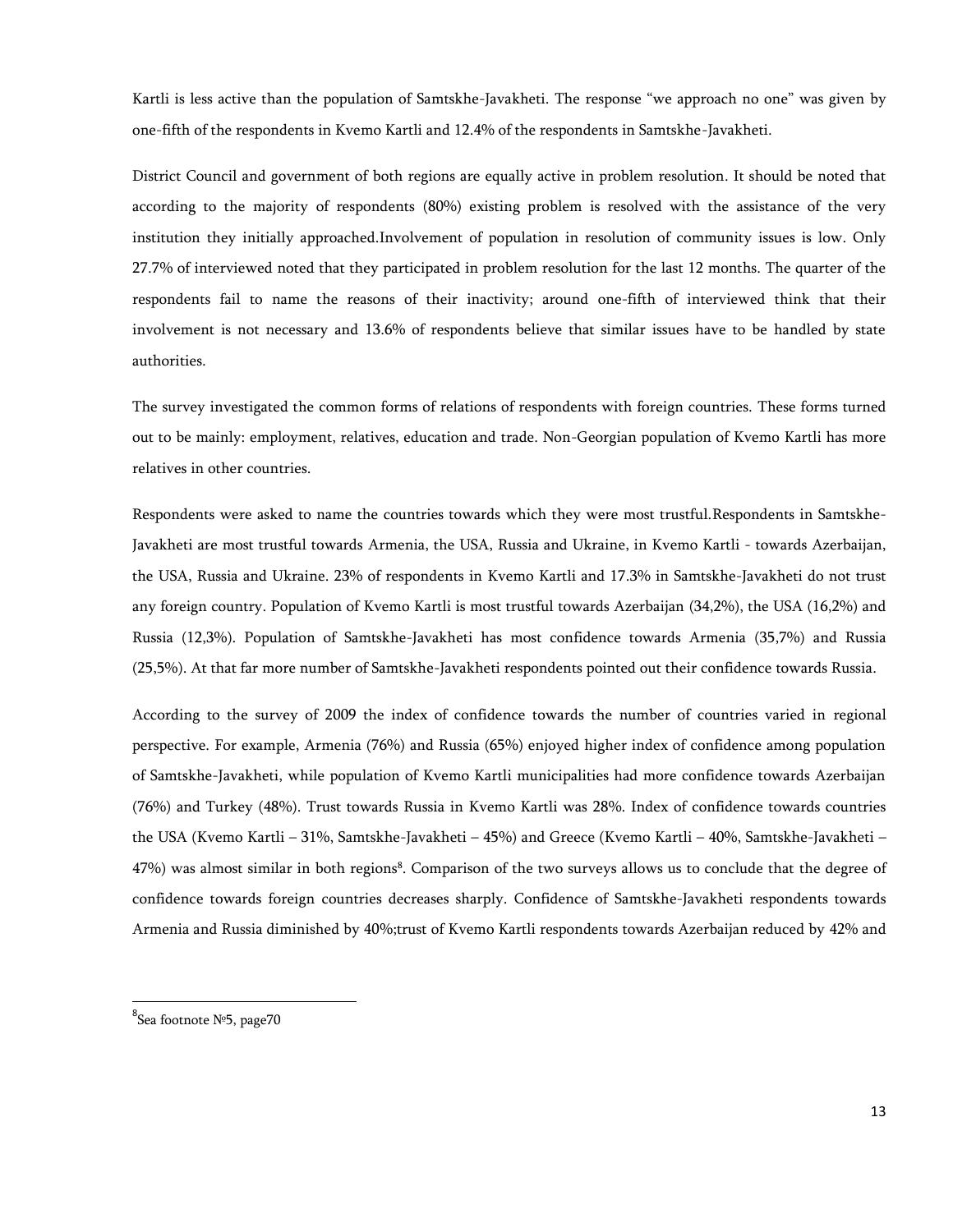towards Russia – by 12%. Confidence towards the USA is decreased by 20% in Samtskhe-Javakheti and 15% in Kvemo Kartli.

The Survey made inquiry about respondents' attitude and feelings towards Georgia. Georgia was named as the motherland for the majority of respondents, a place of residence - for 6.2% of Non-Georgian respondents and the place of birth – for 3%. Only 3.5% of respondents of Kvemo Kartli consider Azerbaijan as their motherland. 28.3% and 3% of Samtskhe-Javakheti respondents consider Armenia and Russia as their motherland respectively.

Majority of respondents associate the future of their families after 5 years with Georgia. In Samtskhe-Javakheti 4.8% of respondents associate their future with Russia; 8.6% - with Armenia. In Kvemo Kartli 2.7% of respondents associate their future with Azerbaijan and 2.3% - with Russia. Income of the majority of interviewed is linked with Georgia. In Samtskhe-Javakheti 16.5% of respondents receive their income from Russia, 11.2%- from Armenia. Share of income related to other countries is much smaller in Kvemo Kartli;4.2% receives income from Azerbaijan and 3.4% - from Russia.

In both regions respondents consider development of infrastructure as the most positive development for the last three years. Population of Samtskhe-Javakheti pointed out building/rehabilitation of roads. Populations of both regions consider 2008 Russia-Georgia as the worst event of last three years. In Samtskhe-Javakheti the number of respondents who deems the August war as the worst event is much bigger than the same number in Kvemo Kartli. An increased price on food products/inflation was named as second most negative events.

## Recommendations

- To intensify activities of political parties in the regions;
- To raise public awareness about the National Concept for Tolerance and Civil Integration;
- To strengthen involvement of local population in the so called "Village Program" and other projects carried out by different NGOs and International Organizations by using community mobilization instruments;
- To raise public awareness about the features and specificities of State institutions;
- To raise public awareness about the foreign policy, strategic projects and partners of the State.

#### <span id="page-13-0"></span>Social, economic and regional integration

The great majority of respondents pointed out that they mostly communicate within the region compared to interregional interaction. According to 16% of Non-Georgian respondents Georgian settlements keep contacts with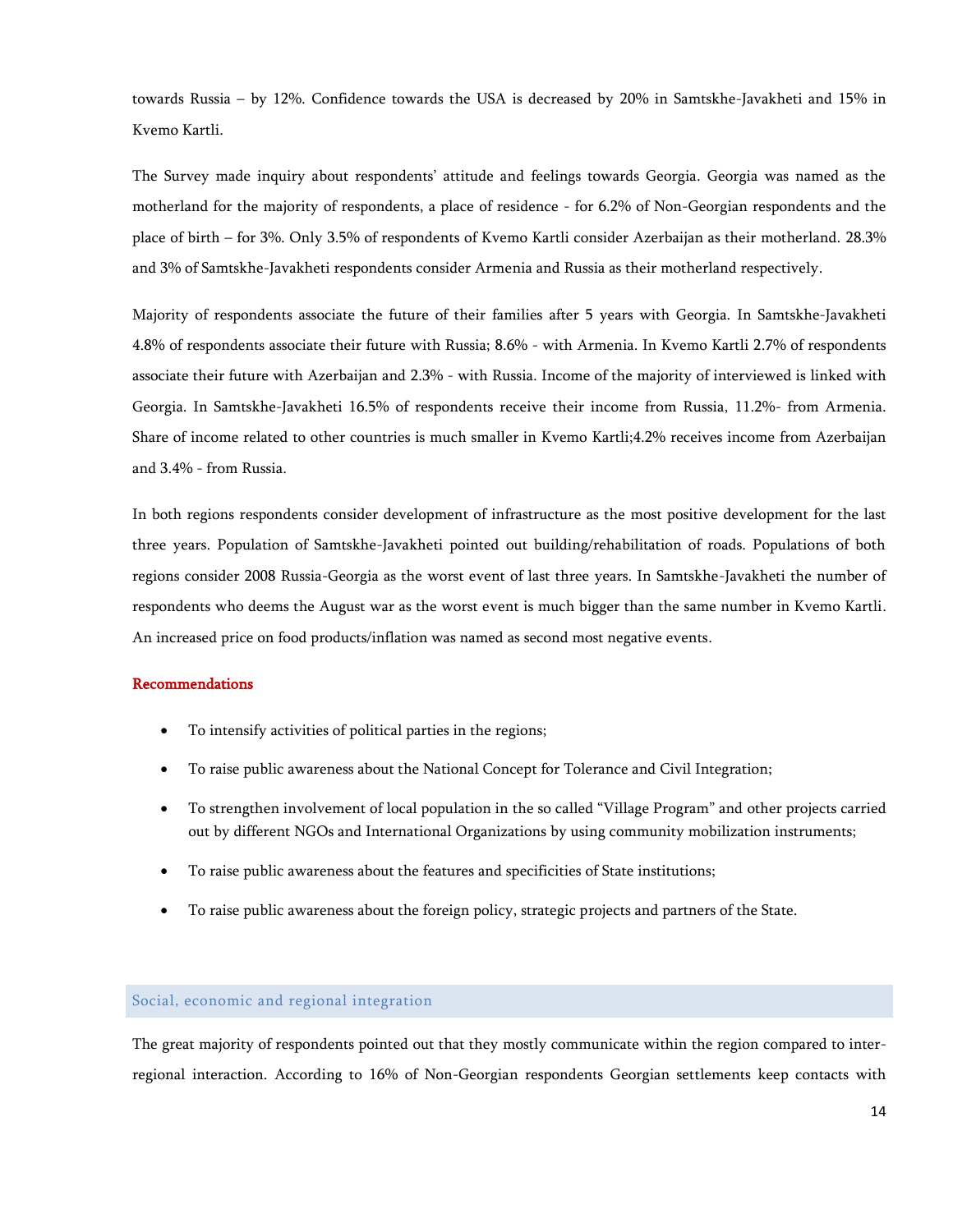other Georgian settlements and Non-Georgian settlements with other Non-Georgian settlements. This opinion is shared only by 3,9% of Georgian respondents. It should also be noted that this viewof Non-Georgian population mainly belongs to the respondents of Kvemo Kartli - 31,3%. Only 4.9% of Armenian population living in Samtskhe-Javakheti shares this point of view.

25% of Non-Georgian population does not interact with population of other regions, same applies to9.5% of Georgians. Low income and language barrier have been pointed out as impediments to the interregional relations. Religion is a barrier for the half of the interviewed in Kvemo Kartli and ethnic origin – for one-fourth of them. Around one-fifth of Samtskhe-Javakheti population considers religion as a barrier for relations and the small number of them regards political views and everyday problems as obstacles.

Population of Kvemo Kartli is more self-contained than that of Samtskhe-Javakheti. However, more respondents of Kvemo Kartli consider it acceptable to get a job, get their children married and receive education in other regions than those of Samtskhe-Javakheti. Degree of readiness for interregional migration is low in both regions.

Twice more respondents of Kvemo Kartli havea very close contact with the Capital compared to Samtskhe-Javakheti respondents. In Kvemo Kartli ethnic origin was named as an impeding factor in relation with the Capital while population of Samtskhe-Javakheti thinks that the attitude of the residents of the Capital towards them is a main hindering factor for their relationships.

Almost half of the respondents is confident in stating that there exists no barrier in relation with other ethnic groups. Friendship was nominated as the form of relation with other ethnic groups by respondents of Azerbaijani settlements most often (95.7%). Business partnership among ethnic groups is more common in Samtskhe-Javakheti than in Kvemo Kartli. 59.6% in Samtskhe-Javakheti states that such partnerships exist while only 47.5% in Kvemo Kartli shares the same view. 70,6% of Respondents in Samtskhe-Javakheti believe that ethnic belonging is not crucial for business partnership, common interest and availability of finances are more important. This opinion is shared by 49.1% of respondents in Kvemo Kartli.

The survey investigated the most accute social and economic problems in the regions. Differences in the list of problems were identified in the regional perspective. The top three problems in Kvemo Kartli are: employment (70.3%), drinking water supply (30.7%) and access to healthcare services (30.5%). For Samtskhe-Javakheti the top three problems are: employment (67.8%), access to healthcare services (50.6%)and access to education (25.4%).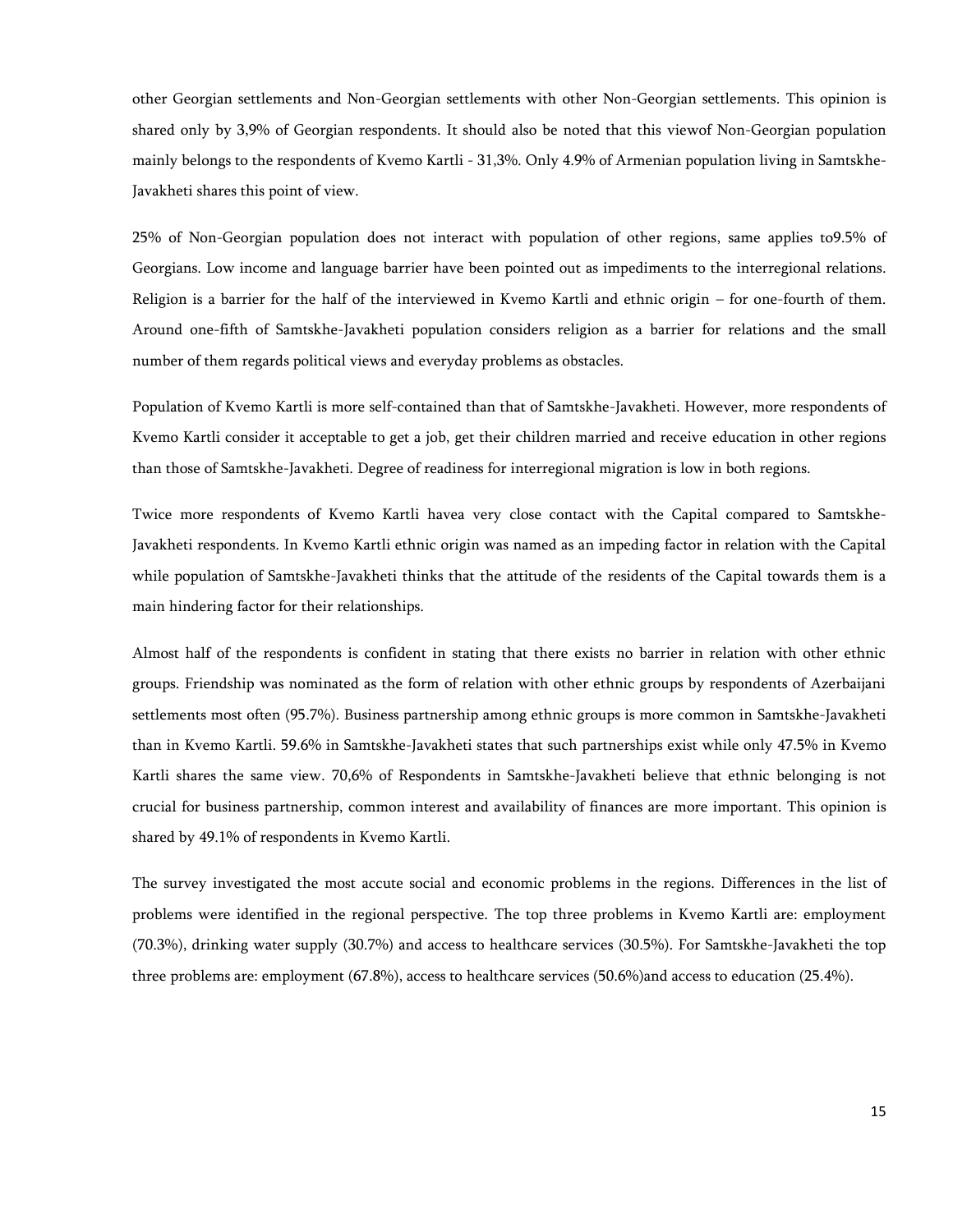Comparison of the priorities with the data of 2009 is rather interesting. According to 2009 research employment was number one priority in both regions<sup>9</sup> (Kvemo Kartli 71%, Samtskhe-Javakheti 78%); water supply was the second priority (Kvemo Kartli 39% and Samtskhe-Javakheti 45%); the third priority varied in the regional perspective, namely, it was supply of natural gas for Kvemo Kartli (39%) and "bad roads" – for Samtskhe-Javakheti (44%). According to these two researches employment remains to be number one problem again. Actualization of healthcare problem is noticeable in both regions. Supply of natural gas in Kvemo Kartli has moved to the group of lesser priorities. Same happened with water supply and road infrastructure in Samtskhe-Javakheti.

According to the outcome of the survey 69,4% of interviewed respondents are employed. Significant number of them (19, 7%) are self-employed. Share of self-employed citizens among Non-Georgian population is 24.6%; this percentage among Georgian population is 14.8. Region of Kvemo Kartli takes a lead in respect with selfemployment with 27,7%. Difference was observed in regard with the share of employees in governmental sector in the ethnic perspective. 20.2% of ethnic Georgians and only 13% of Non-Georgian population is employed in the governmental sector. Number of employees in the State sector is much smaller in the Azeri settlement than the number of such employees in the Armenian settlement.

78.2% of Kvemo Kartli population has access to the market where they can obtain farming tools. This percentage equals 44.6 in Samtskhe-Javakheti. Similar misbalance has been noticed in the sectors of realization and processing of the produced agricultural product: Kvemo Kartli 31.9% andSamtskhe-Javakheti 15, 9%. Access to farming machinery is also much easier in Kvemo Kartli than in Samtskhe-Javakheti.

In general 46,1% of interviewed respondents declare that their income is average and it meets the basic household requirements. It has been noted that more representatives of Armenian and mixed settlements say that they receive an average income (55%) than representatives of Azerbaijani (39, 9%) and Georgian (41, 2%) settlements. Onethird of the population feels optimistic about their financial future. Specifically, 44% of Samtskhe-Javakheti residents think that the financial situation of their families will improve; this figure corresponds 29% in Kvemo Kartli. In 2009, 41% of Kvemo Kartli and 45% of Samtskhe-Javakheti population had expectation of advancement of living standards in future<sup>10</sup>.

The survey aimed at identification of gender sensitivity. Consequently, the number of questions covered gender aspect. According to the two-third of respondents in Kvemo Kartli and Samtskhe-Javakheti man and woman are

<sup>&</sup>lt;sup>9</sup>Sea Scholium №5, page 60

<sup>&</sup>lt;sup>10</sup>Sea Scholium №5, page58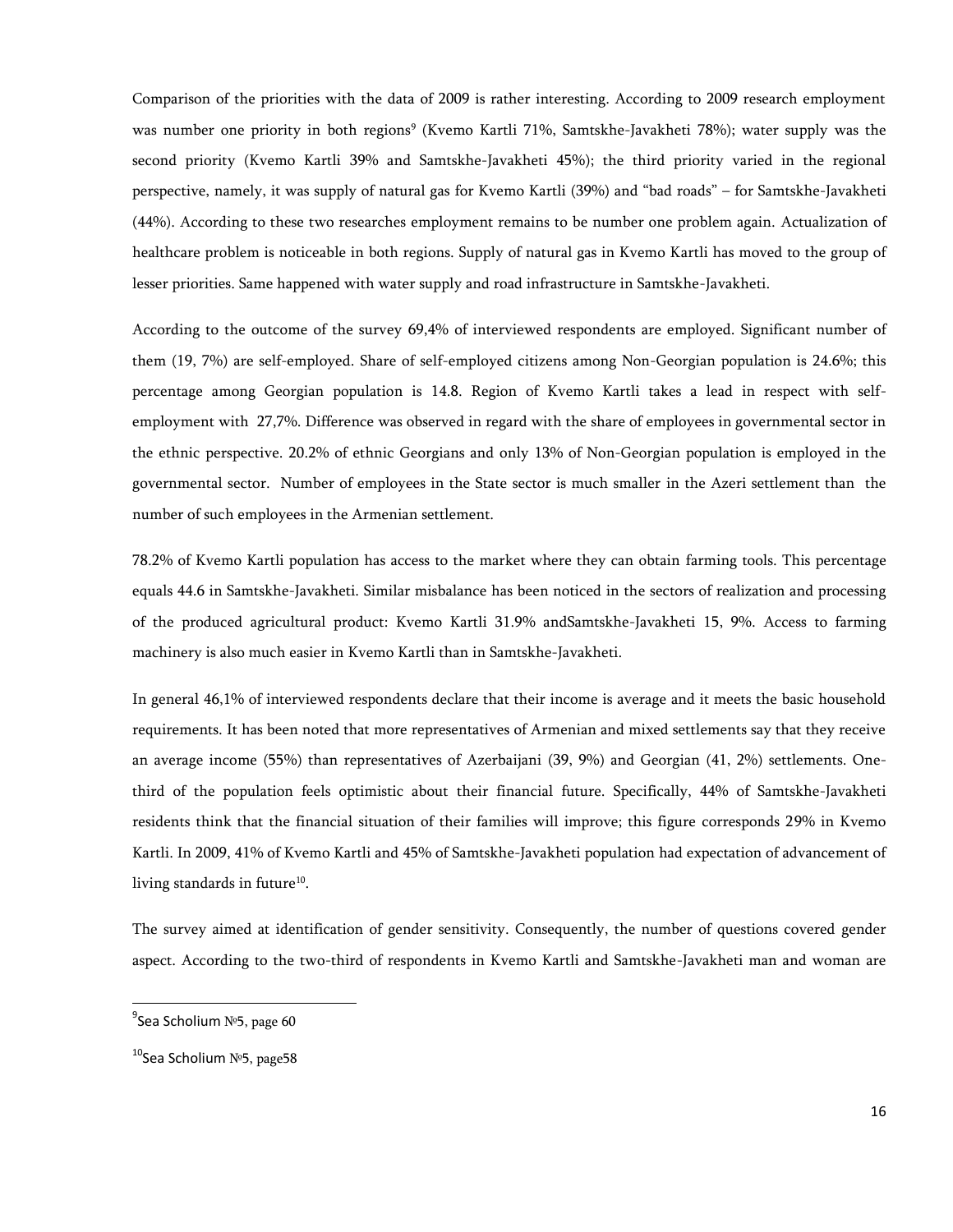equally involved in family management.The picture is different in respect with household management and income related issues: 12,5% says that expenditure planning is a woman's job, while 23,3% believe that this is man's prerogative.

The survey also tried to explore gender aspects related to education. According to 85% of respondents education is equally important for girls and boys; 11,2% think it is more important for boys and 2,1% believes education is more important for girls. 94,2% of ethnic Georgian respondents declare that receiving education is equally important for both. 71,6% of Azerbaijani respondents agree with this opinion and 23,2% of them think that education is more important for boys. 80% of ethnic Armenian respondents believe that education is equally important for both genders,15,9% of them considers education more important for boys. Only 4, 3% of Georgian respondents think that education is more important for boys than for girls.

According to one-fifth of Non-Georgians - employment is more crucial for men than for women. Despite that, about 70% of respondents consider that a household should be run by the man and the womanequally. 44% of respondentsbelieve that men are responsible for material welfare of the family.

To assess gender sensitivity there was a question in the questionnaire asking who has a right to answer questions of a representative of the State entity, social service, research organization or a political party. According to the answers68,9% of respondents consider that both man and woman have the equal right to give answers in such case. Statistically reliable difference was observed in ethnic perspective. 83,6% of Georgians declares that the woman and the man have the equal right to disseminateinformation. This figure was 54 among Non-Georgian respondents. One-third of Non-Georgian population claims that this is the right of men only.

#### Recommendations

- To promote the values of tolerance among Georgian population (particularly in the Capital);
- To improve information sharing, experience and cultural dialogue among different regions of Georgia;
- To implement employment projects in regions;
- To improve healthcare servicesand to enhance access to healthcare;
- Tocontinue and to expand water supply projects in Kvemo Kartli.
- Tocontinue and to expand infrastucture development projects in Kvemo Kartli.
- To improve access tothe market of food processing in Samtskhe-Javakheti;
- To improve access to farming technologies in Samtskhe-Javakheti;